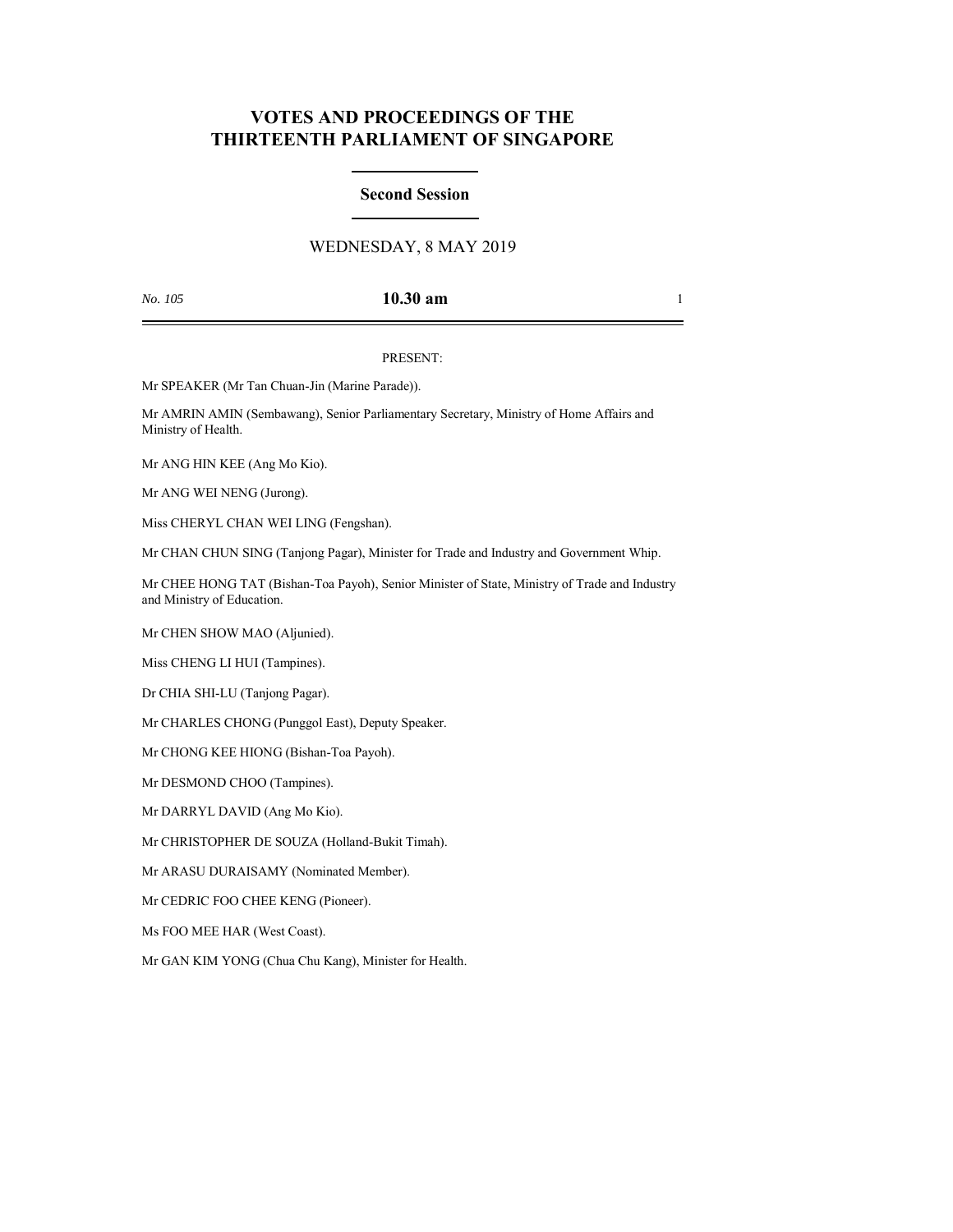Mr GAN THIAM POH (Ang Mo Kio).

Mr GOH CHOK TONG (Marine Parade).

Assoc Prof DANIEL GOH PEI SIONG (Non-Constituency Member).

Mr HENG CHEE HOW (Jalan Besar), Senior Minister of State, Ministry of Defence.

Mr TERENCE HO WEE SAN (Nominated Member).

Ms INDRANEE RAJAH (Tanjong Pagar), Minister, Prime Minister's Office, Second Minister for Finance and Second Minister for Education.

Dr INTAN AZURA MOKHTAR (Ang Mo Kio).

Mr S ISWARAN (West Coast), Minister for Communications and Information and Minister-incharge of Trade Relations.

Dr JANIL PUTHUCHEARY (Pasir Ris-Punggol), Senior Minister of State, Ministry of Transport and Ministry of Communications and Information.

Mr KHAW BOON WAN (Sembawang), Coordinating Minister for Infrastructure and Minister for Transport.

Dr AMY KHOR LEAN SUAN (Hong Kah North), Senior Minister of State, Ministry of the Environment and Water Resources and Ministry of Health.

Mr KWEK HIAN CHUAN HENRY (Nee Soon).

Dr LAM PIN MIN (Sengkang West), Senior Minister of State, Ministry of Health and Ministry of Transport.

Er Dr LEE BEE WAH (Nee Soon).

Mr DESMOND LEE (Jurong), Minister for Social and Family Development and Second Minister for National Development and Deputy Leader of the House.

Mr LEE HSIEN LOONG (Ang Mo Kio), Prime Minister.

Mr LIM BIOW CHUAN (Mountbatten), Deputy Speaker.

Mr LIM HNG KIANG (West Coast).

Prof LIM SUN SUN (Nominated Member).

Mr LIM SWEE SAY (East Coast).

Ms SYLVIA LIM (Aljunied).

Dr LIM WEE KIAK (Sembawang).

Mr LOW THIA KHIANG (Aljunied).

Ms LOW YEN LING (Chua Chu Kang), Senior Parliamentary Secretary, Ministry of Education and Ministry of Manpower.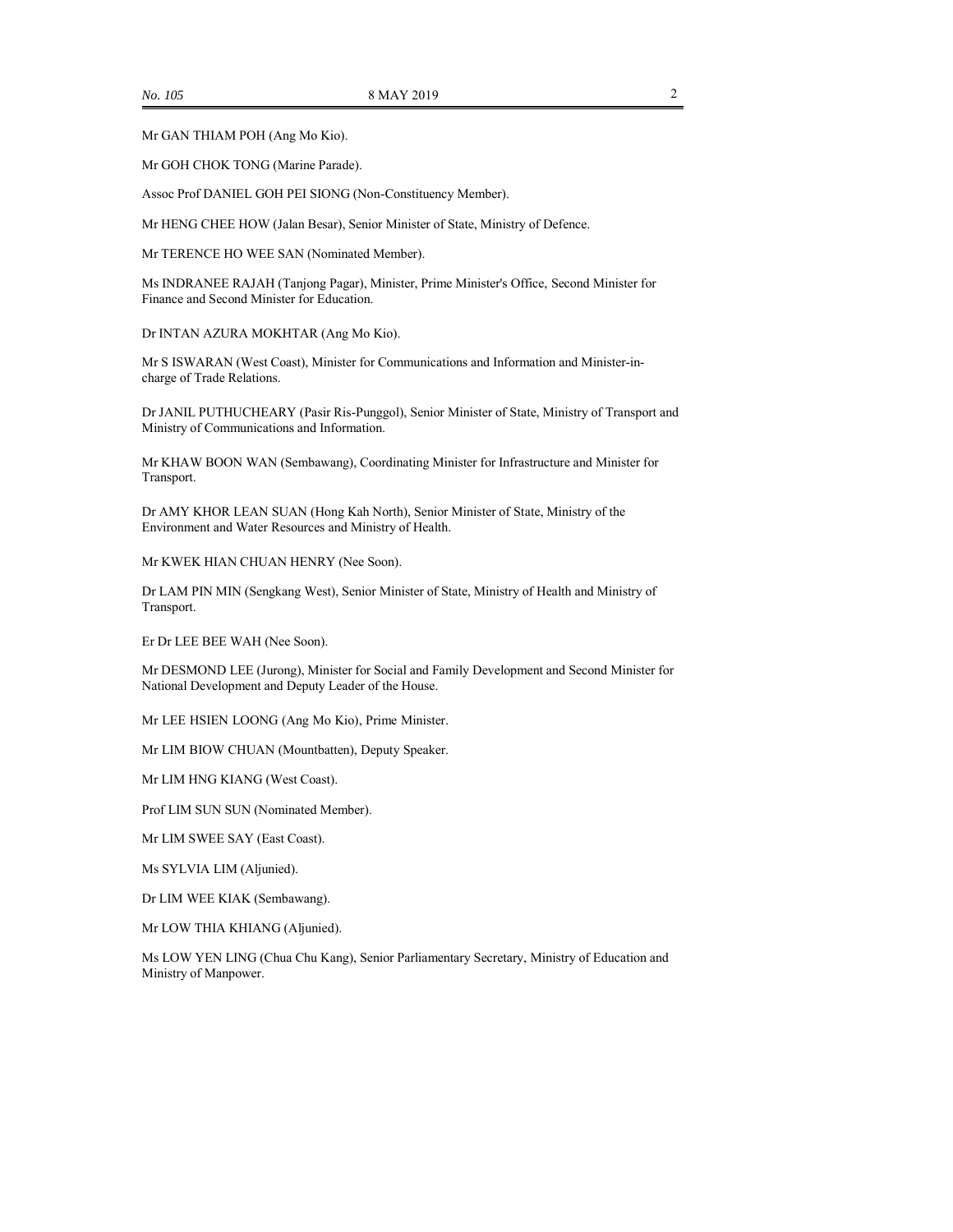Mr MASAGOS ZULKIFLI B M M (Tampines), Minister for the Environment and Water Resources and Minister-in-charge of Muslim Affairs.

Dr MOHAMAD MALIKI BIN OSMAN (East Coast), Senior Minister of State, Ministry of Defence and Ministry of Foreign Affairs.

Mr MOHAMED IRSHAD (Nominated Member).

Mr MUHAMAD FAISAL ABDUL MANAP (Aljunied).

Assoc Prof Dr MUHAMMAD FAISHAL IBRAHIM (Nee Soon), Senior Parliamentary Secretary, Ministry of Education and Ministry of Social and Family Development.

Mr MURALI PILLAI (Bukit Batok).

Dr LILY NEO (Jalan Besar).

Mr NG CHEE MENG (Pasir Ris-Punggol), Minister, Prime Minister's Office.

Dr NG ENG HEN (Bishan-Toa Payoh), Minister for Defence.

Mr LOUIS NG KOK KWANG (Nee Soon).

Ms ANTHEA ONG (Nominated Member).

Mr ONG TENG KOON (Marsiling-Yew Tee).

Mr ONG YE KUNG (Sembawang), Minister for Education.

Ms JOAN PEREIRA (Tanjong Pagar).

Mr LEON PERERA (Non-Constituency Member).

Ms DENISE PHUA LAY PENG (Jalan Besar).

Mr PNG ENG HUAT (Hougang).

Mr PRITAM SINGH (Aljunied).

Ms IRENE QUAY SIEW CHING (Nominated Member).

Ms RAHAYU MAHZAM (Jurong).

Mr SAKTIANDI SUPAAT (Bishan-Toa Payoh).

Mr SEAH KIAN PENG (Marine Parade).

Mr K SHANMUGAM (Nee Soon), Minister for Home Affairs and Minister for Law.

Ms SIM ANN (Holland-Bukit Timah), Senior Minister of State, Ministry of Communications and Information and Ministry of Culture, Community and Youth and Deputy Government Whip.

Mr SITOH YIH PIN (Potong Pasir).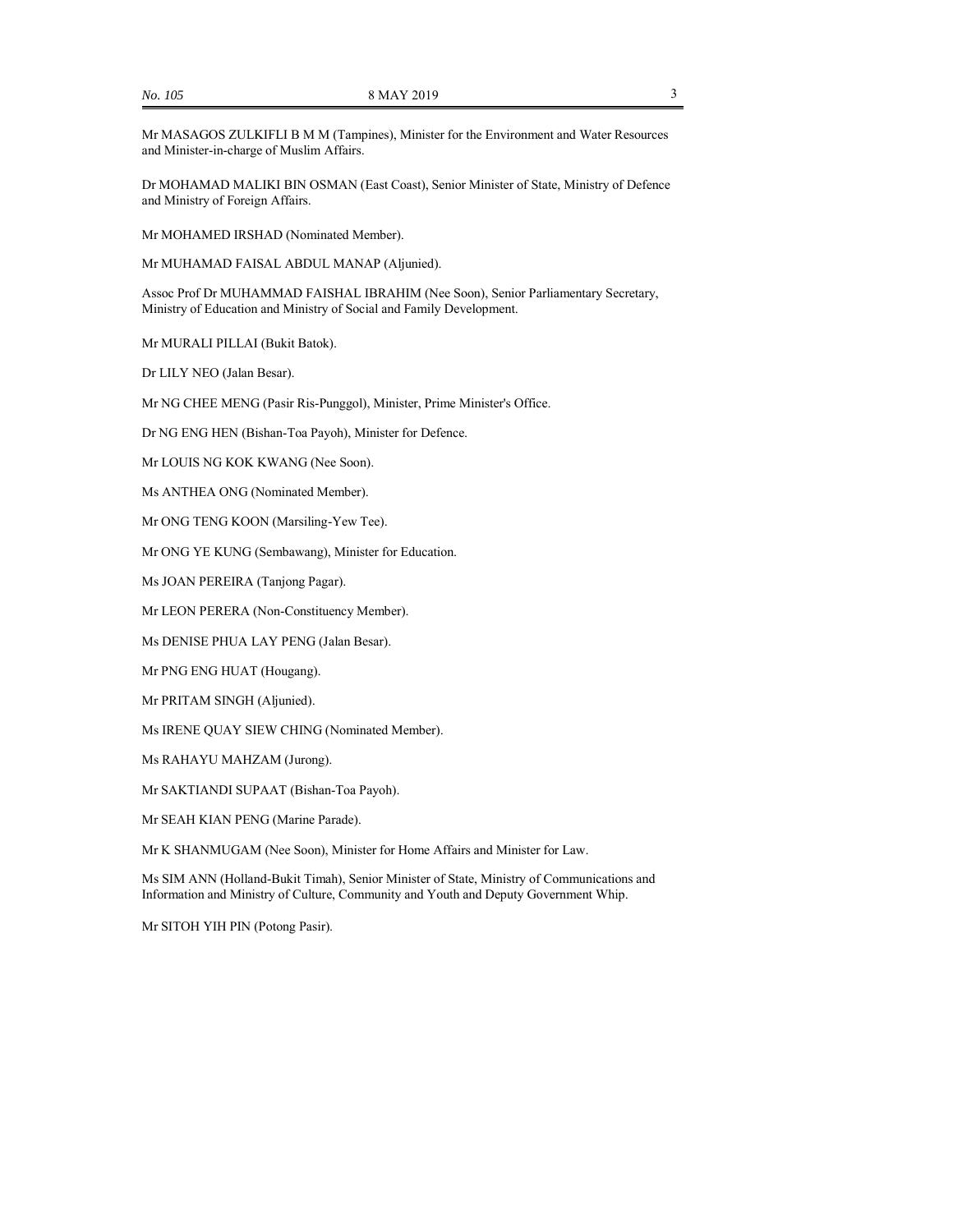Ms SUN XUELING (Pasir Ris-Punggol), Senior Parliamentary Secretary, Ministry of Home Affairs and Ministry of National Development.

Mr DENNIS TAN LIP FONG (Non-Constituency Member).

Dr TAN WU MENG (Jurong), Senior Parliamentary Secretary, Ministry of Foreign Affairs and Ministry of Trade and Industry.

Mr PATRICK TAY TECK GUAN (West Coast).

Mr TEO CHEE HEAN (Pasir Ris-Punggol), Senior Minister and Coordinating Minister for National Security.

Dr TEO HO PIN (Bukit Panjang).

Mrs JOSEPHINE TEO (Bishan-Toa Payoh), Minister for Manpower and Second Minister for Home Affairs.

Mr TEO SER LUCK (Pasir Ris-Punggol).

Mr THARMAN SHANMUGARATNAM (Jurong), Senior Minister and Coordinating Minister for Social Policies.

Assoc Prof WALTER THESEIRA (Nominated Member).

Ms TIN PEI LING (MacPherson).

Mr EDWIN TONG CHUN FAI (Marine Parade), Senior Minister of State, Ministry of Law and Ministry of Health.

Mr VIKRAM NAIR (Sembawang).

Dr VIVIAN BALAKRISHNAN (Holland-Bukit Timah), Minister for Foreign Affairs.

Mr LAWRENCE WONG (Marsiling-Yew Tee), Minister for National Development and Second Minister for Finance.

Prof YAACOB IBRAHIM (Jalan Besar).

Mr ALEX YAM ZIMING (Marsiling-Yew Tee).

Mr YEE CHIA HSING (Chua Chu Kang).

Mr MELVIN YONG YIK CHYE (Tanjong Pagar).

Mr ZAINAL SAPARI (Pasir Ris-Punggol).

Mr ZAQY MOHAMAD (Chua Chu Kang), Minister of State, Ministry of National Development and Ministry of Manpower.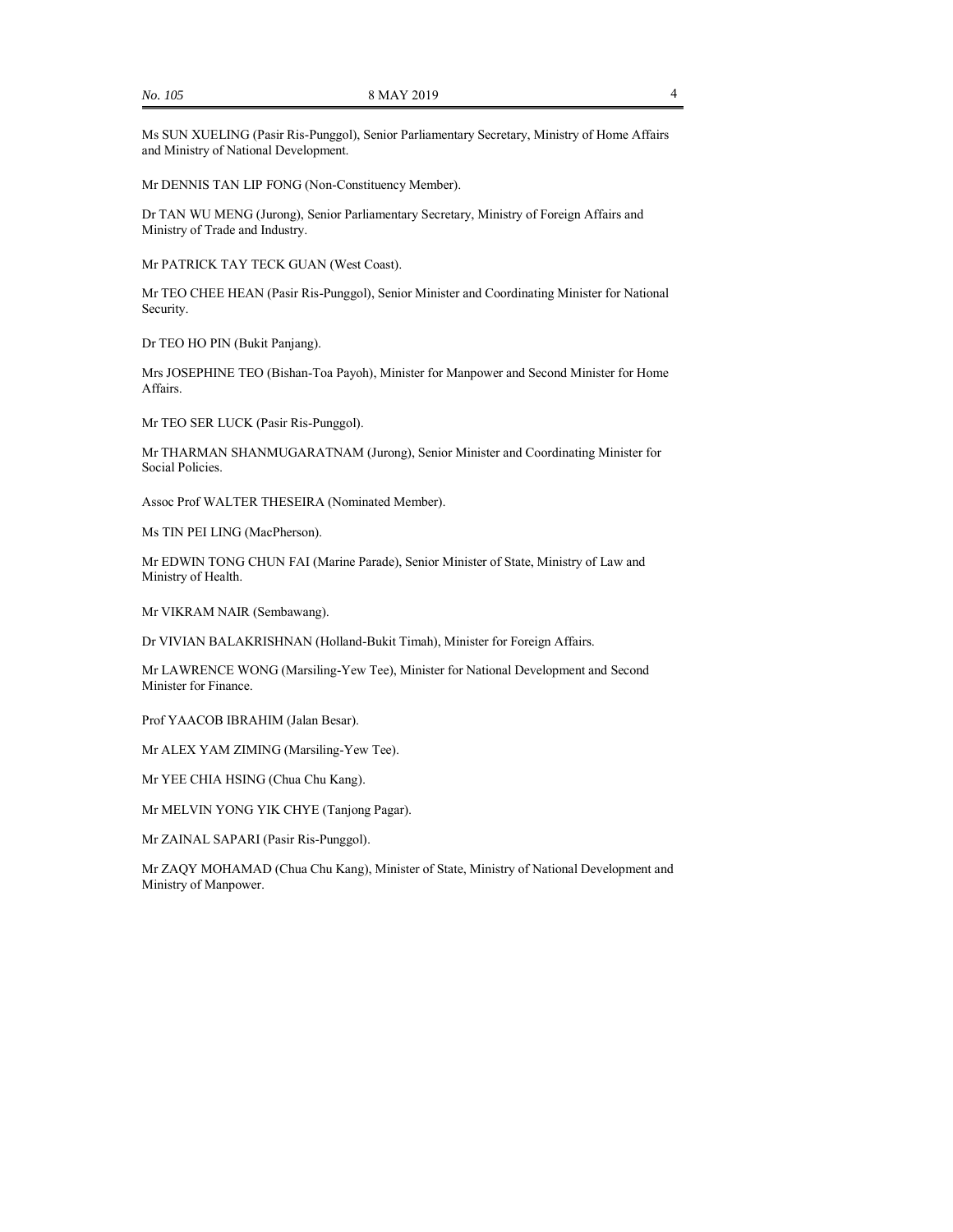## ABSENT:

Mr BAEY YAM KENG (Tampines), Senior Parliamentary Secretary, Ministry of Transport and Ministry of Culture, Community and Youth.

Prof FATIMAH LATEEF (Marine Parade).

Mr DOUGLAS FOO (Nominated Member).

Ms GRACE FU HAI YIEN (Yuhua), Minister for Culture, Community and Youth and Leader of the House.

Mr HENG SWEE KEAT (Tampines), Deputy Prime Minister and Minister for Finance.

Dr KOH POH KOON (Ang Mo Kio), Senior Minister of State, Ministry of Trade and Industry.

Mr LEE YI SHYAN (East Coast).

Mr LIANG ENG HWA (Holland-Bukit Timah).

Ms JESSICA TAN SOON NEO (East Coast).

Mr SAM TAN CHIN SIONG (Radin Mas), Minister of State, Ministry of Foreign Affairs and Ministry of Social and Family Development and Deputy Government Whip.

Ms YIP PIN XIU (Nominated Member).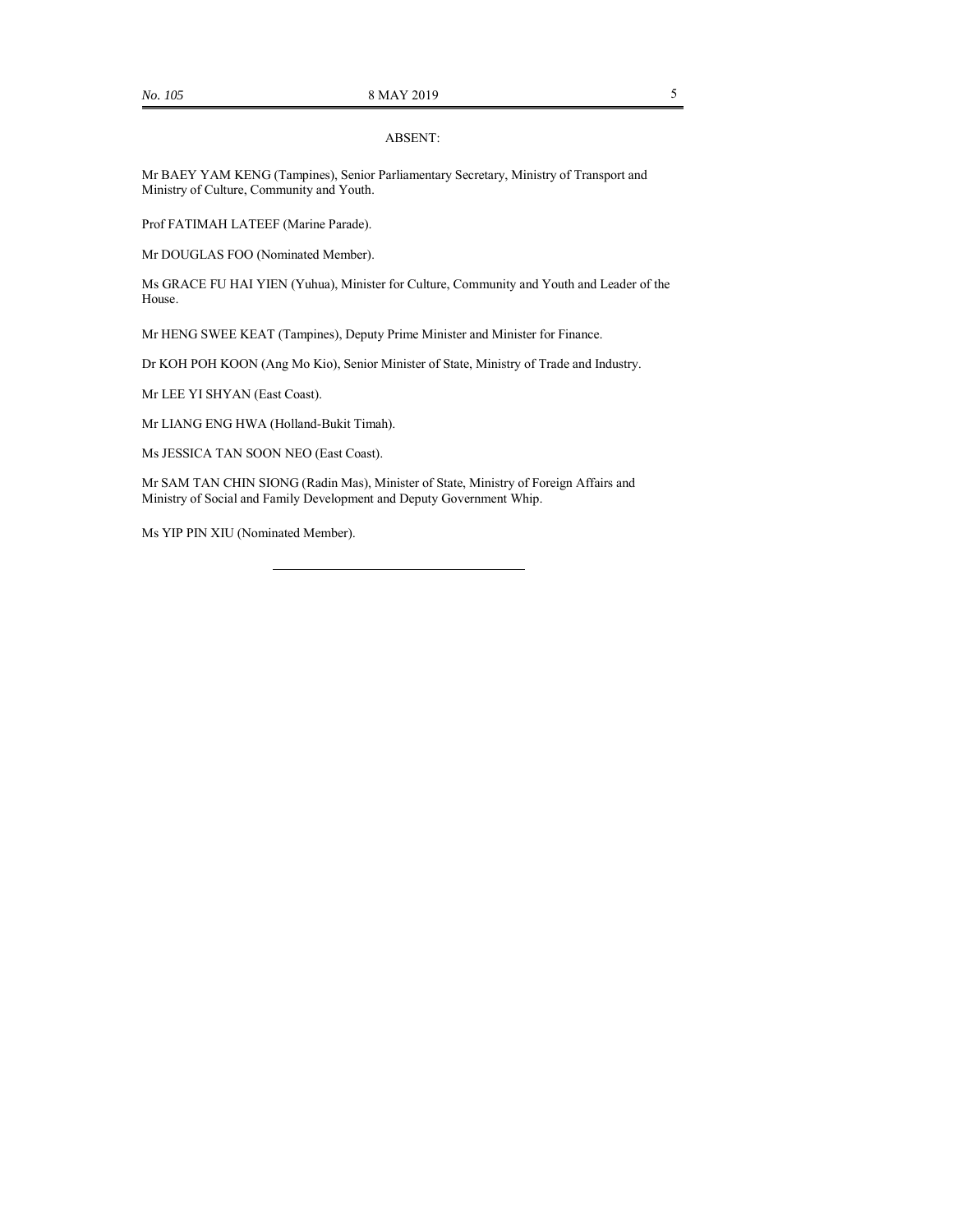- 1 Paper presented to Parliament and received by the Clerk of Parliament pursuant to Standing Order No. 31 (Presentation of Papers) and ordered to lie upon the Table:
	- 1.1 Road Traffic (Electronic Road Pricing System) (Amendment No. 2) Rules 2019 Presented on 8 May 2019 (S. L. 645 of 2019).
- 2 12 Questions for Oral Answer were answered during Question Time.
- 3 Protection from Online Falsehoods and Manipulation Bill (Minister for Law) Question again proposed on the resumption of debate, "That the Bill be now read a second time."; Debate arising.
- 4 Exempted Business (Deputy Government Whip (Ms Sim Ann), on behalf of the Leader of the House) – Motion made, and Question put – Resolved, "That the proceedings on the business set down on the Order Paper for today be exempted at this day's sitting from the provisions of Standing Order No. 2.".
- 5 Protection from Online Falsehoods and Manipulation Bill (Minister for Law) Debate resumed on Question, "That the Bill be now read a second time.".

On Question put, - a division was taken: Ayes 74, Noes 9, Abstention 1.

| Ayes                                                                                                                                                                                                                                                                                             | <b>Noes</b>                                                                                                                                                                    | Abstention  |
|--------------------------------------------------------------------------------------------------------------------------------------------------------------------------------------------------------------------------------------------------------------------------------------------------|--------------------------------------------------------------------------------------------------------------------------------------------------------------------------------|-------------|
| Amrin Amin<br>Ang Hin Kee<br>Ang Wei Neng<br>Chan Wei Ling, Cheryl<br>Chan Chun Sing<br>Chee Hong Tat<br>Cheng Li Hui<br>Chia Shi-Lu<br>Chong, Charles<br>Chong Kee Hiong<br>Choo, Desmond<br>Darryl David<br>De Souza, Christopher<br>Duraisamy, Arasu<br>Foo Chee Keng, Cedric<br>Gan Kim Yong | Chen Show Mao<br>Goh Pei Siong, Daniel<br>Muhamad Faisal Abdul Manap<br>Lim, Sylvia<br>Low Thia Khiang<br>Perera, Leon<br>Png Eng Huat<br>Pritam Singh<br>Tan Lip Fong, Dennis | Lim Sun Sun |
| Gan Thiam Poh<br>Goh Chok Tong<br>Heng Chee How<br>Indranee Rajah<br>Intan Azura Mokhtar<br>Iswaran, S<br>Janil Puthucheary<br>Khaw Boon Wan<br>Khor Lean Suan, Amy                                                                                                                              |                                                                                                                                                                                |             |
| Kwek Hian Chuan, Henry<br>Lam Pin Min<br>Lee Bee Wah                                                                                                                                                                                                                                             |                                                                                                                                                                                |             |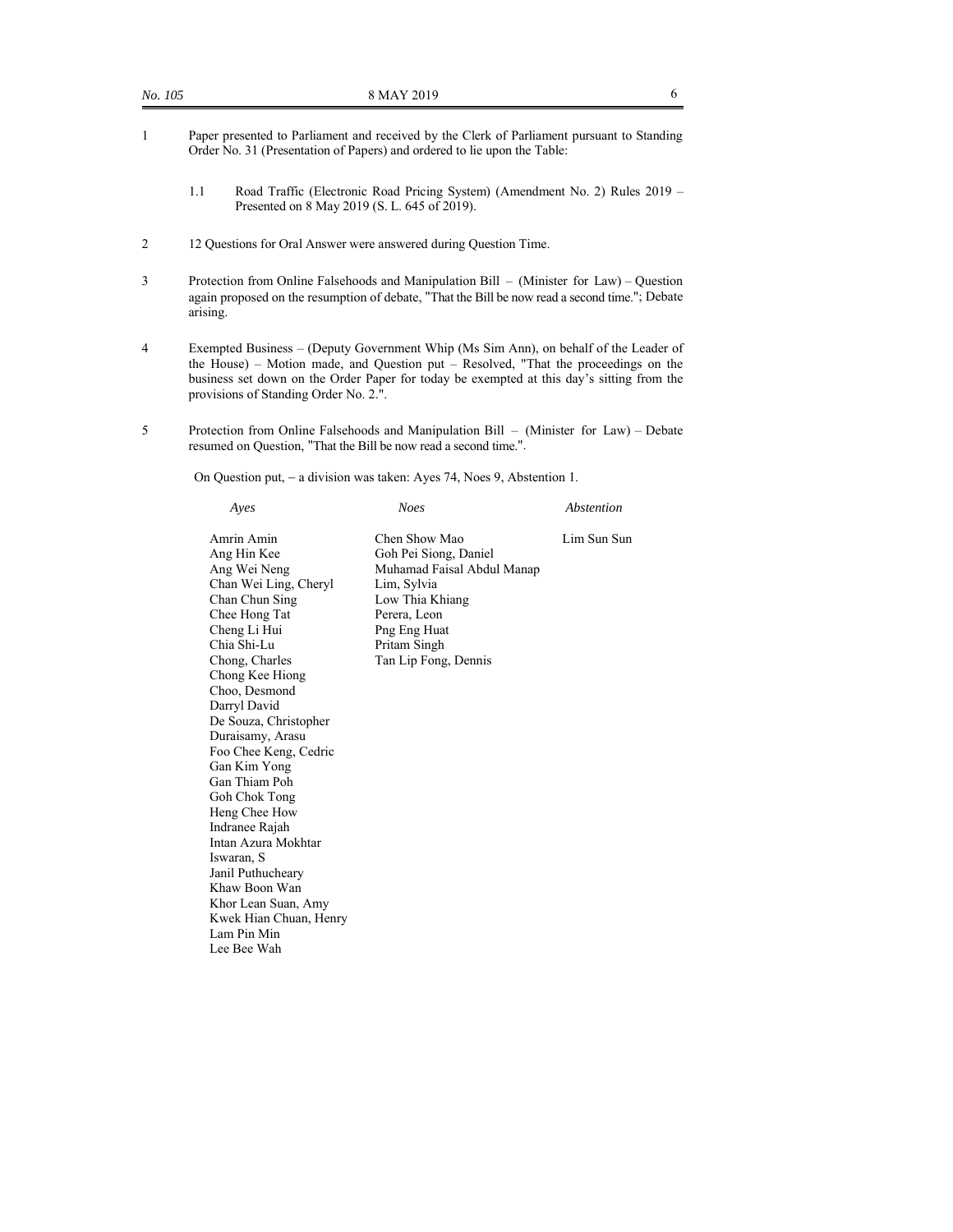*Ayes – continued* 

 Lee Hsien Loong Lim Biow Chuan Lim Hng Kiang Lim Swee Say Lim Wee Kiak Low Yen Ling Masagos Zulkifli B M M Mohamad Maliki Osman Mohamed Irshad Muhammad Faishal Ibrahim Murali Pillai Neo, Lily Ng Chee Meng Ng Eng Hen Ng Kok Kwang, Louis Ong, Anthea Ong Teng Koon Ong Ye Kung Pereira, Joan Phua Lay Peng, Denise Quay, Irene Rahayu Mahzam Saktiandi Supaat Seah Kian Peng Shanmugam, K Sim Ann Sitoh Yih Pin Sun Xueling Tan Wu Meng Tay Teck Guan, Patrick Teo Chee Hean Teo, Josephine Teo Ser Luck Tharman Shanmugaratnam Theseira, Walter Tin Pei Ling Tong Chun Fai, Edwin Vikram Nair Vivian Balakrishnan Wong, Lawrence Yaacob Ibrahim Yam Ziming, Alex Yee Chia Hsing Yong Yik Chye, Melvin Zainal Sapari Zaqy Mohamad

Bill read a second time and committed to a Committee of the whole House.

The House immediately resolved itself into a Committee on the Bill – (Minister for Law).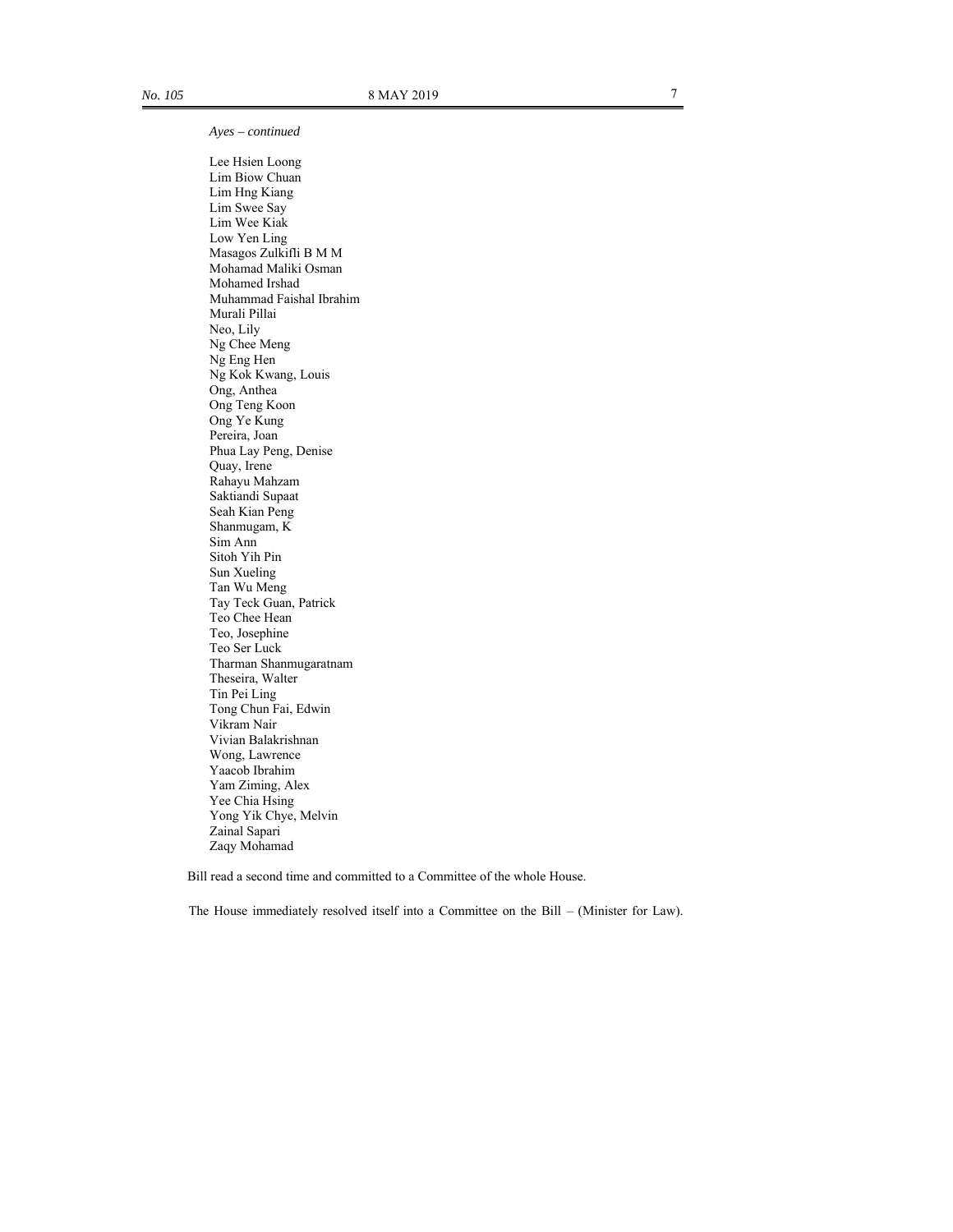#### *(In the Committee)*

Clauses 1 to 12 inclusive agreed to.

Clause 13:

Amendment proposed, in page 20, lines 25 and 26 by leaving out "identify the subject statement in sufficient detail.", and inserting –  $\alpha$ 

- *(a)* identify the subject statement in sufficient detail;
- *(b)* identify the true facts and their supporting evidence, and/or the evidence demonstrating the subject statement to be false, to the extent practicable;
- *(c)* specify the public interest objects of the Direction; and
- *(d)* provide the reasons why the Direction is commensurate with and shall satisfy the public interest objects so declared.". – (Ms Anthea Ong).

Amendment negatived.

Clause 13 agreed to with the following 3 Members dissenting and 9 Members abstaining:-

| Abstaining                                      |
|-------------------------------------------------|
| Chen Show Mao (Aljunied)                        |
| Goh Pei Siong, Daniel (Non-Constituency Member) |
| Lim, Sylvia (Aljunied)                          |
| Low Thia Khiang (Aljunied)                      |
| Muhamad Faisal Abdul Manap (Aljunied)           |
| Perera, Leon (Non-Constituency Member)          |
| Png Eng Huat (Hougang)                          |
| Pritam Singh (Aljunied)                         |
| Tan Lip Fong, Dennis (Non-Constituency Member)  |
|                                                 |

Clauses 14 to 16 inclusive agreed to.

#### Clause 17:

Amendment proposed, in page 23, after line 31, by inserting –

"(10) In giving effect to this provision, the Minister shall do everything reasonable to ensure that appeals to the Minister are adjudicated without delay, that upon appeal to the High Court hearings shall commence as soon as practicable, and that costs to the appellant are minimised.". – (Ms Anthea Ong).

#### Amendment negatived.

Clause 17 agreed to with the following 3 Members dissenting and 9 Members abstaining:-

 *Dissenting Abstaining* 

| Ong, Anthea (Nominated Member)        | Chen Show Mao (Aljunied)                        |
|---------------------------------------|-------------------------------------------------|
| <b>Ouay, Irene (Nominated Member)</b> | Goh Pei Siong, Daniel (Non-Constituency Member) |
| Theseira, Walter (Nominated Member)   | Lim, Sylvia (Aljunied)                          |
|                                       | Low Thia Khiang (Aljunied)                      |
|                                       | Muhamad Faisal Abdul Manap (Aljunied)           |
|                                       | Perera, Leon (Non-Constituency Member)          |
|                                       | Png Eng Huat (Hougang)                          |
|                                       | Pritam Singh (Aljunied)                         |
|                                       | Tan Lip Fong, Dennis (Non-Constituency Member)  |
|                                       |                                                 |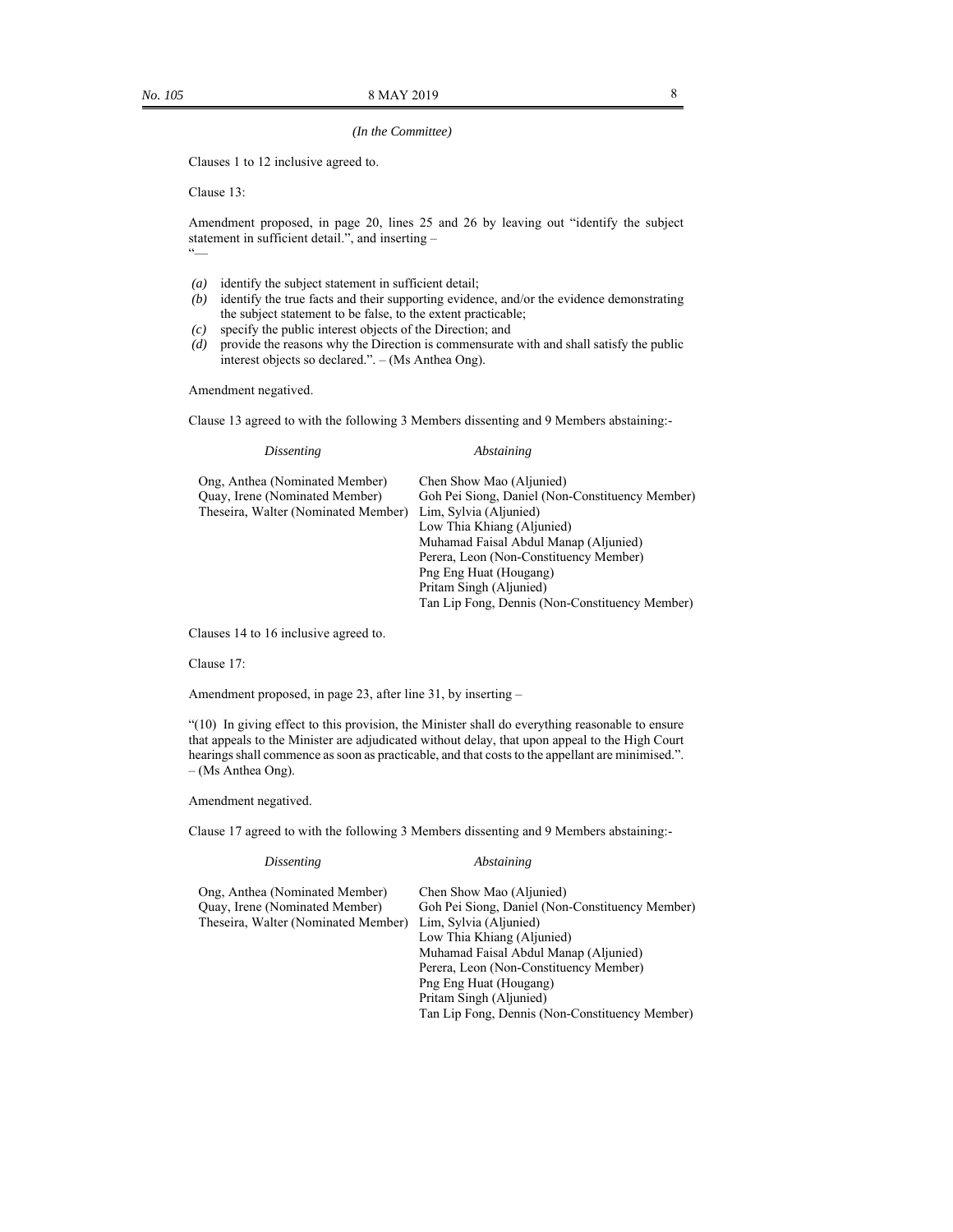Clauses 18 to 24 inclusive agreed to.

Clause 25:

Amendment proposed, in page 30, lines 7 and 8 by leaving out "identify in sufficient detail the subject material and the subject statement.", and inserting – "—

- *(a)* identify the subject statement in sufficient detail;
- *(b)* identify the true facts and their supporting evidence, and/or the evidence demonstrating the subject statement to be false, to the extent practicable;
- *(c)* specify the public interest objects of the Direction; and
- *(d)* provide the reasons why the Direction is commensurate with and shall satisfy the public interest objects so declared.". – (Ms Anthea Ong).

Amendment negatived.

Clause 25 agreed to with the following 3 Members dissenting and 9 Members abstaining:-

 *Dissenting Abstaining* 

| Ong, Anthea (Nominated Member)        | Chen Show Mao (Aljunied)                        |
|---------------------------------------|-------------------------------------------------|
| <b>Ouay, Irene (Nominated Member)</b> | Goh Pei Siong, Daniel (Non-Constituency Member) |
| Theseira, Walter (Nominated Member)   | Lim, Sylvia (Aljunied)                          |
|                                       | Low Thia Khiang (Aljunied)                      |
|                                       | Muhamad Faisal Abdul Manap (Aljunied)           |
|                                       | Perera, Leon (Non-Constituency Member)          |
|                                       | Png Eng Huat (Hougang)                          |
|                                       | Pritam Singh (Aljunied)                         |
|                                       | Tan Lip Fong, Dennis (Non-Constituency Member)  |
|                                       |                                                 |

Clauses 26 to 28 inclusive agreed to.

Clause 29:

Amendment proposed, in page 34, after line 9, by inserting –

 "(11) In giving effect to this provision, the Minister shall do everything reasonable to ensure that appeals to the Minister are adjudicated without delay, that upon appeal to the High Court hearings shall commence as soon as practicable, and that costs to the appellant are minimised.". – (Ms Anthea Ong).

Amendment negatived.

Clause 29 agreed to with the following 3 Members dissenting and 9 Members abstaining:-

 *Dissenting Abstaining* 

| Ong, Anthea (Nominated Member)      | Chen Show Mao (Aljunied)                        |
|-------------------------------------|-------------------------------------------------|
| Quay, Irene (Nominated Member)      | Goh Pei Siong, Daniel (Non-Constituency Member) |
| Theseira, Walter (Nominated Member) | Lim, Sylvia (Aljunied)                          |
|                                     | Low Thia Khiang (Aljunied)                      |
|                                     | Muhamad Faisal Abdul Manap (Aljunied)           |
|                                     | Perera, Leon (Non-Constituency Member)          |
|                                     | Png Eng Huat (Hougang)                          |
|                                     | Pritam Singh (Aljunied)                         |
|                                     | Tan Lip Fong, Dennis (Non-Constituency Member)  |
|                                     |                                                 |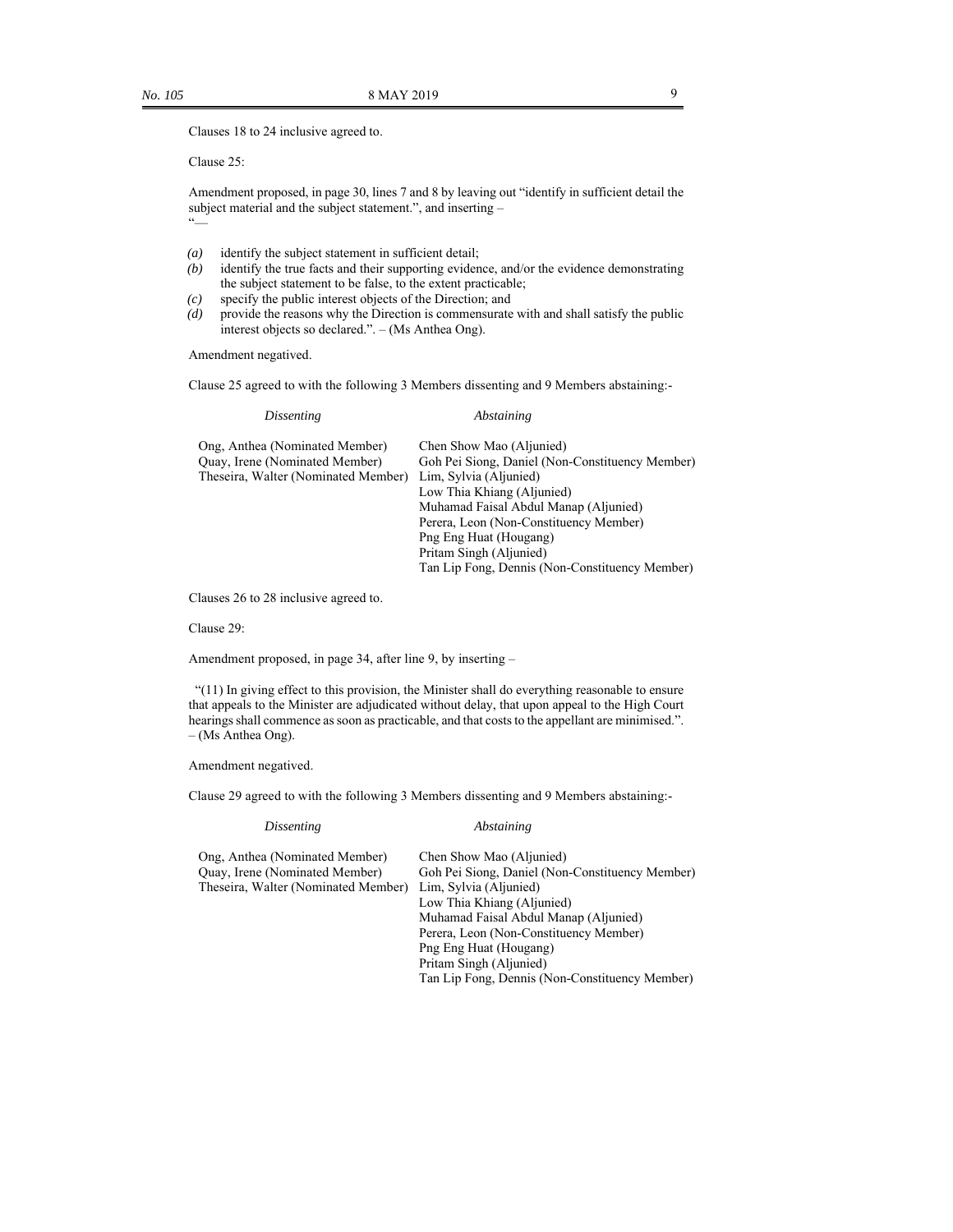Clauses 30 to 34 inclusive agreed to.

Clause 35:

Amendment proposed, in page 41, after line 22, by inserting –

 "(9) In giving effect to this provision, the Minister shall do everything reasonable to ensure that appeals to the Minister are adjudicated without delay, that upon appeal to the High Court hearings shall commence as soon as practicable, and that costs to the appellant are minimised.". – (Ms Anthea Ong).

Amendment negatived.

Clause 35 agreed to with the following 3 Members dissenting and 9 Members abstaining:-

| <i>Dissenting</i>                                                            | Abstaining                                                                |
|------------------------------------------------------------------------------|---------------------------------------------------------------------------|
| Ong, Anthea (Nominated Member)                                               | Chen Show Mao (Aljunied)                                                  |
| <b>Ouay, Irene (Nominated Member)</b><br>Theseira, Walter (Nominated Member) | Goh Pei Siong, Daniel (Non-Constituency Member)<br>Lim, Sylvia (Aljunied) |
|                                                                              | Low Thia Khiang (Aljunied)                                                |
|                                                                              | Muhamad Faisal Abdul Manap (Aljunied)                                     |
|                                                                              | Perera, Leon (Non-Constituency Member)                                    |
|                                                                              | Png Eng Huat (Hougang)                                                    |
|                                                                              | Pritam Singh (Aljunied)                                                   |
|                                                                              | Tan Lip Fong, Dennis (Non-Constituency Member)                            |

Clauses 36 to 43 inclusive agreed to.

Clause 44:

Amendment proposed, in page 51, after line 12, by inserting –

 "(11) In giving effect to this provision, the Minister shall do everything reasonable to ensure that appeals to the Minister are adjudicated without delay, that upon appeal to the High Court hearings shall commence as soon as practicable, and that costs to the appellant are minimised.". – (Ms Anthea Ong).

Amendment negatived.

Clause 44 agreed to with the following 3 Members dissenting and 9 Members abstaining:-

| <i>Dissenting</i>                     | Abstaining                                      |
|---------------------------------------|-------------------------------------------------|
| Ong, Anthea (Nominated Member)        | Chen Show Mao (Aljunied)                        |
| <b>Ouay, Irene (Nominated Member)</b> | Goh Pei Siong, Daniel (Non-Constituency Member) |
| Theseira, Walter (Nominated Member)   | Lim, Sylvia (Aljunied)                          |
|                                       | Low Thia Khiang (Aljunied)                      |
|                                       | Muhamad Faisal Abdul Manap (Aljunied)           |
|                                       | Perera, Leon (Non-Constituency Member)          |
|                                       | Png Eng Huat (Hougang)                          |
|                                       | Pritam Singh (Aljunied)                         |
|                                       | Tan Lip Fong, Dennis (Non-Constituency Member)  |
|                                       |                                                 |

Clauses 45 to 62 inclusive agreed to.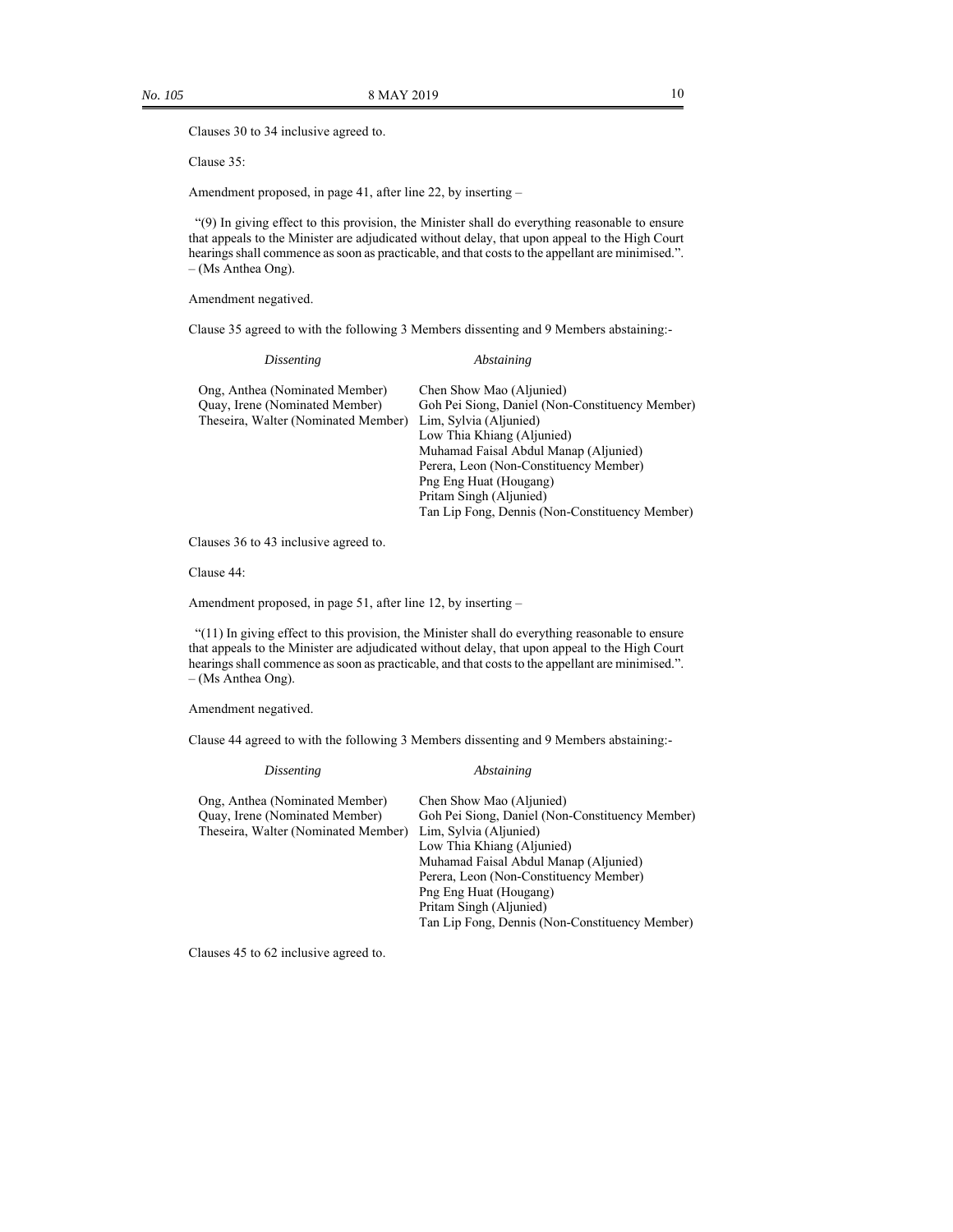New Clause (A):

In page 12, after line 14, by inserting –

"Principles of Act

- A. In performing any duty or exercising any power under this Act in relation to the communication of online Falsehoods, any Minister and any Competent Authority must have regard to the following principles of this Act:
	- *(a)* the ability of a well-informed public to critically evaluate, establish, debate and question facts, opinions, and ideas is integral to a wellfunctioning democracy;
	- *(b)* as facts can be contentious and difficult to establish, and because the advancement of knowledge often depends on contesting apparent facts, the disputation of a fact does not imply that one or more contested facts are falsehoods by that virtue alone;
	- *(c)* while an authority may have higher quality data or more accurate means of determining the facts, given the variety of legitimate means by which facts can be established, a statement of fact that differs from a fact established by an authority does not imply a falsehood by that virtue alone;
	- *(d)* non-legislative measures are the least restrictive way of addressing online Falsehoods and should be preferred to the exercise of executive powers when feasible;
	- *(e)* the executive powers in this Act may be regarded as, from least to most restrictive: A Correction Direction, a Targeted Correction Direction, a General Correction Direction, a Stop Communication Direction, and a Disabling Direction;
	- *(f)* regard must be had to whether the public interest for which the duty is being performed or the power is being exercised can be achieved in the way that is the least restrictive on the rights of the public to speak and debate freely;
	- *(g)* in all matters relating to the administration or application of this Act, the aim is to target material online falsehoods that are against the public interest, and not opinions, comments, critiques, satire, parody, generalisations or statements of experiences.". – (Assoc Prof Walter Theseira).

New Clause (A) negatived with the following 3 Members dissenting and 9 Members abstaining:-

| <i>Dissenting</i>                   | Abstaining                                      |
|-------------------------------------|-------------------------------------------------|
| Ong, Anthea (Nominated Member)      | Chen Show Mao (Aljunied)                        |
| Quay, Irene (Nominated Member)      | Goh Pei Siong, Daniel (Non-Constituency Member) |
| Theseira, Walter (Nominated Member) | Lim, Sylvia (Aljunied)                          |
|                                     | Low Thia Khiang (Aljunied)                      |
|                                     | Muhamad Faisal Abdul Manap (Aljunied)           |
|                                     | Perera, Leon (Non-Constituency Member)          |
|                                     | Png Eng Huat (Hougang)                          |
|                                     | Pritam Singh (Aljunied)                         |
|                                     | Tan Lip Fong, Dennis (Non-Constituency Member)  |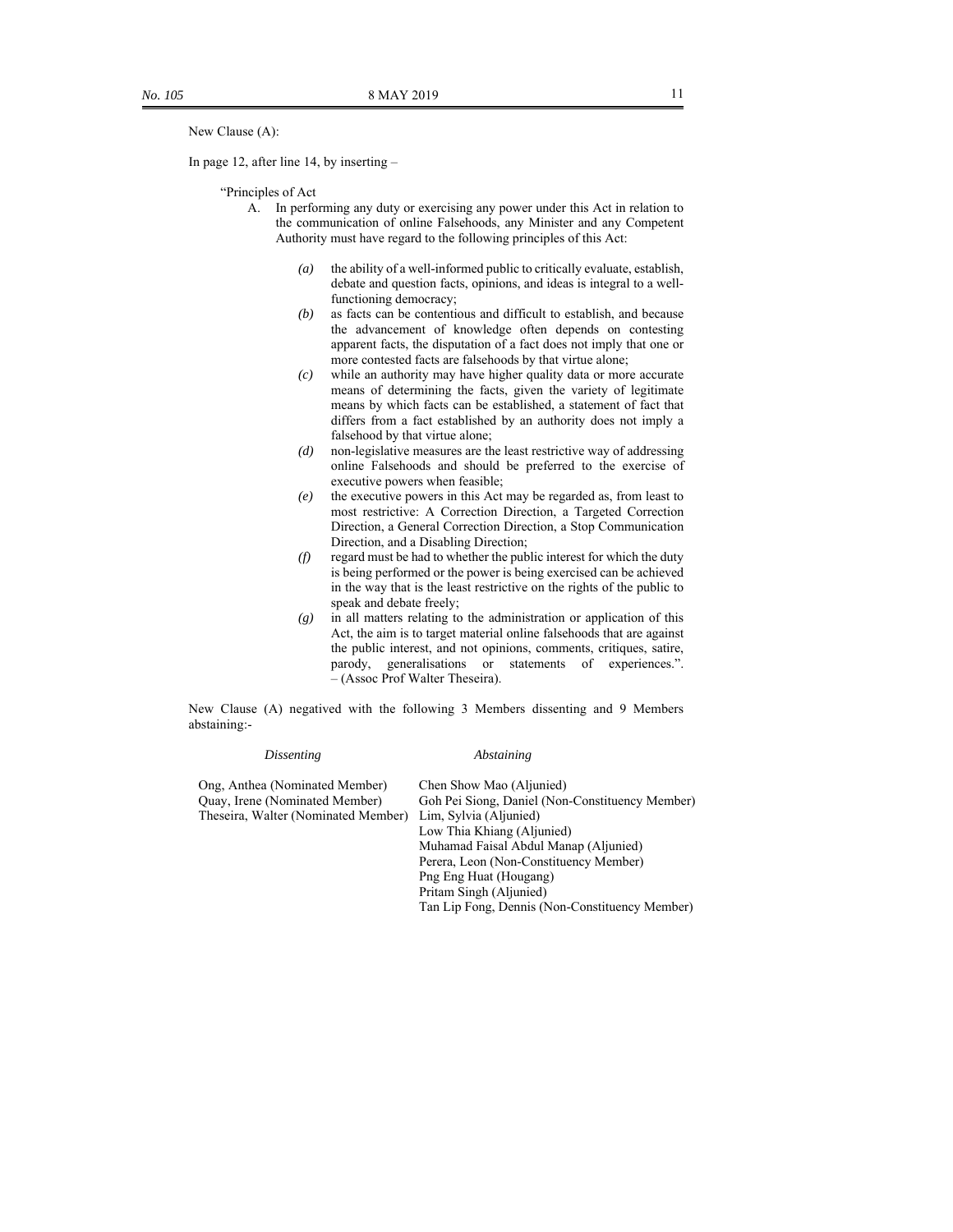New Clause (B):

In page 67, after line 19, by inserting –

#### "PART 10

#### INDEPENDENT COUNCIL TO STRENGTHEN SOCIETY AGAINST ONLINE FALSEHOODS

 $B. - (1)$  There is hereby established a council to be called the Independent Council Against Online Falsehoods which shall consist of

- *(a)* a Chairman; and
- *(b)* such other members as the appointing authority may determine;
- *(c)* where the appointing authority shall be a Select Committee of Parliament.

(2) The Constitution and Proceedings of the Council shall be determined by Schedule, provided that –

- (*a*) where the appointment and tenure of office of members is concerned:
	- (i) no member shall hold an office of profit under the Government;
		- (ii) no member shall be a Member of Parliament or stand as a candidate for election as a Member of Parliament;
		- (iii) no appointment of any member shall be revoked without valid cause, where such valid causes shall be limited to inability to perform the functions of the Council, dereliction of duties relating to the Council, or acts that prejudice the independent functioning of the Council;
		- (iv) the tenure of office of all members shall be at least two years on appointment and shall be automatically extended, in the case of a general election which occurs during the tenure of office of any member, to include a term of at least one year past the date of that general election.
- *(b)* nothing shall be specified or required that prejudices the independent functioning of the Council.
- (3) The functions of the Council are
	- *(a)* to evaluate the state and effects of online falsehoods communicated in Singapore, including online falsehoods not subject to Directions;
	- *(b)* to evaluate Directions issued with respect to the type of online falsehoods addressed and the public interest causes of action, effects of Directions, appeals processes, and other matters as determined by the Council, provided that –
		- (i) no Direction shall be reviewed which is sub judice or subject to an ongoing appeal at the point of review;
		- (ii) Directions shall not be the subject of individual review except where at the discretion of the Council public confidence in the exercise of powers under the Act requires it;
		- (iii) no review of any Direction shall be admissible as evidence of any wrongdoing or liability on the part of Government.
	- *(c*) to evaluate other measures taken by Government under this Act to address online falsehoods;
	- *(d)* to make recommendations to the Government on the general exercise of powers under the Act in order to strengthen efficacy and public confidence;
	- *(e)* to liaise with the media, technology firms, and other experts to advise on public education, ground-up initiatives, and other measures to strengthen the capacity of Singaporeans to evaluate online information and resist falsehoods;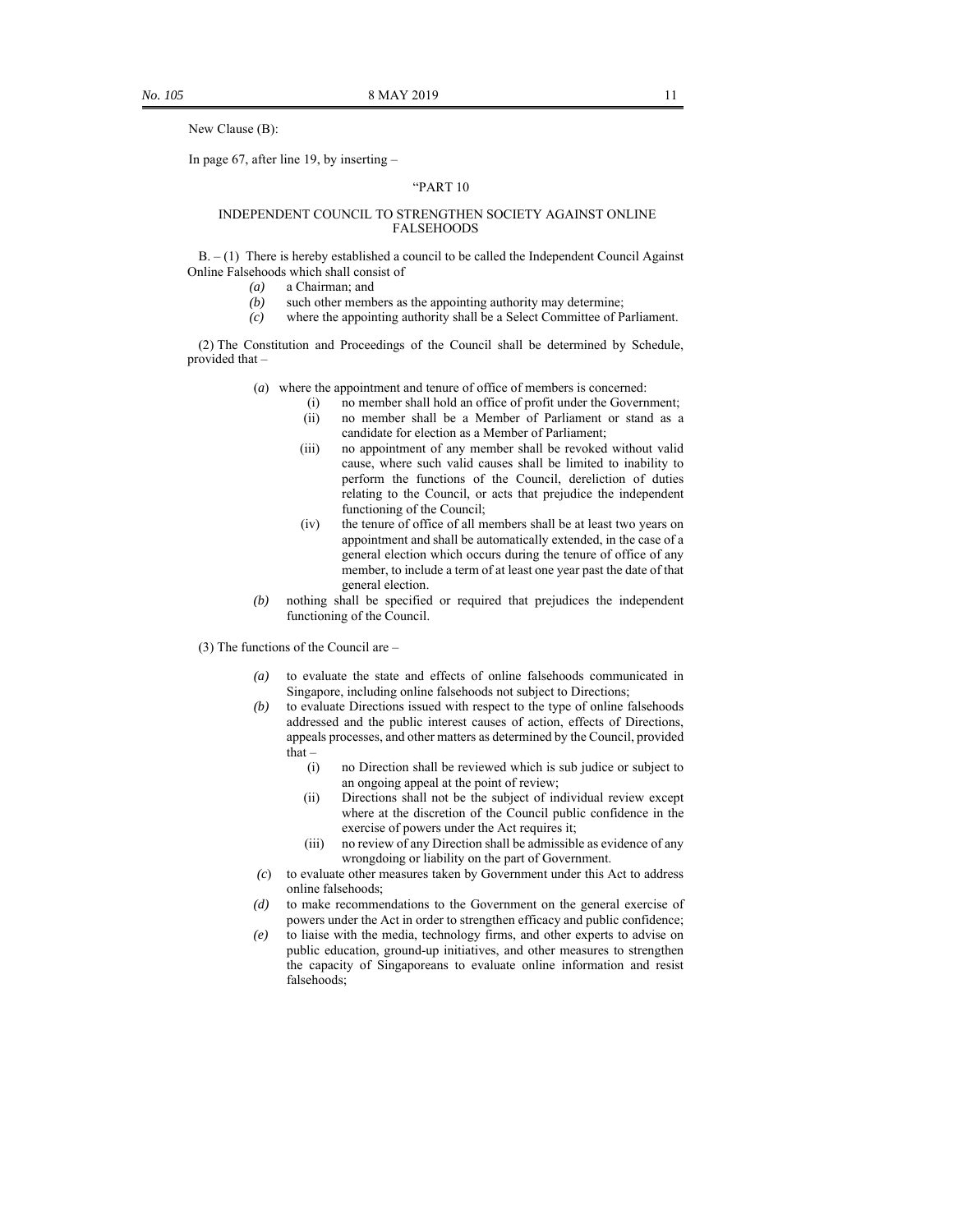- *(f)* to liaise with scientific, specialist, and technical experts to advise the Government on examining contested facts of a specialist nature;
- *(g)* to undertake surveys or other arrangements to obtain public feedback on any matter relating to the functions of the Council; and
- *(h)* to perform such functions as the Minister may, by order published in the Gazette, assign, provided such functions do not compromise the independence of the Panel.

 (4) The Council shall be furnished with the resources to discharge its functions under this Act, and in particular, shall –

- *(a)* have a Secretariat appointed by the Minister subject to the concurrence of the Chairman;
- *(b)* be entitled to request information on the exercise of powers under this Act from any relevant Ministry, who shall be under a duty to provide that information;
- *(c)* have funds provided to meet any expenses incurred in carrying out its functions, provided that the funds provided during any term of Government shall not be diminished during that term except with the agreement of the Chairman.

(5) The Council shall publish for public viewing in connection with its functions –

- *(a)* an annual report (or more frequently as the case may be) on the activities, findings, and recommendations of the Council; and
- *(b)* a report of any substantive proceedings of the Council; provided that
- *(c)* the content of any report may be minimally redacted if at the discretion of the Council it may weaken efficacy of measures to address online Falsehoods, appear to render judgment on any particular Direction, expose market-sensitive information, or expose information subject to the Official Secrets Act.

 (6) No suit or other legal proceedings shall lie personally against any Council member or other person acting under the direction of the Council for anything which is in good faith done or intended to be done in the execution or purported execution of this Act.". – (Ms Anthea Ong).

New Clause (B) negatived with the following 3 Members dissenting and 9 Members abstaining:-

 *Dissenting Abstaining* 

| Ong, Anthea (Nominated Member)      | Chen Show Mao (Aljunied)                        |
|-------------------------------------|-------------------------------------------------|
| Quay, Irene (Nominated Member)      | Goh Pei Siong, Daniel (Non-Constituency Member) |
| Theseira, Walter (Nominated Member) | Lim, Sylvia (Aljunied)                          |
|                                     | Low Thia Khiang (Aljunied)                      |
|                                     | Muhamad Faisal Abdul Manap (Aljunied)           |
|                                     | Perera, Leon (Non-Constituency Member)          |
|                                     | Png Eng Huat (Hougang)                          |
|                                     | Pritam Singh (Aljunied)                         |
|                                     | Tan Lip Fong, Dennis (Non-Constituency Member)  |
|                                     |                                                 |

The Schedule agreed to.

Bill to be reported.

Bill reported, without amendment.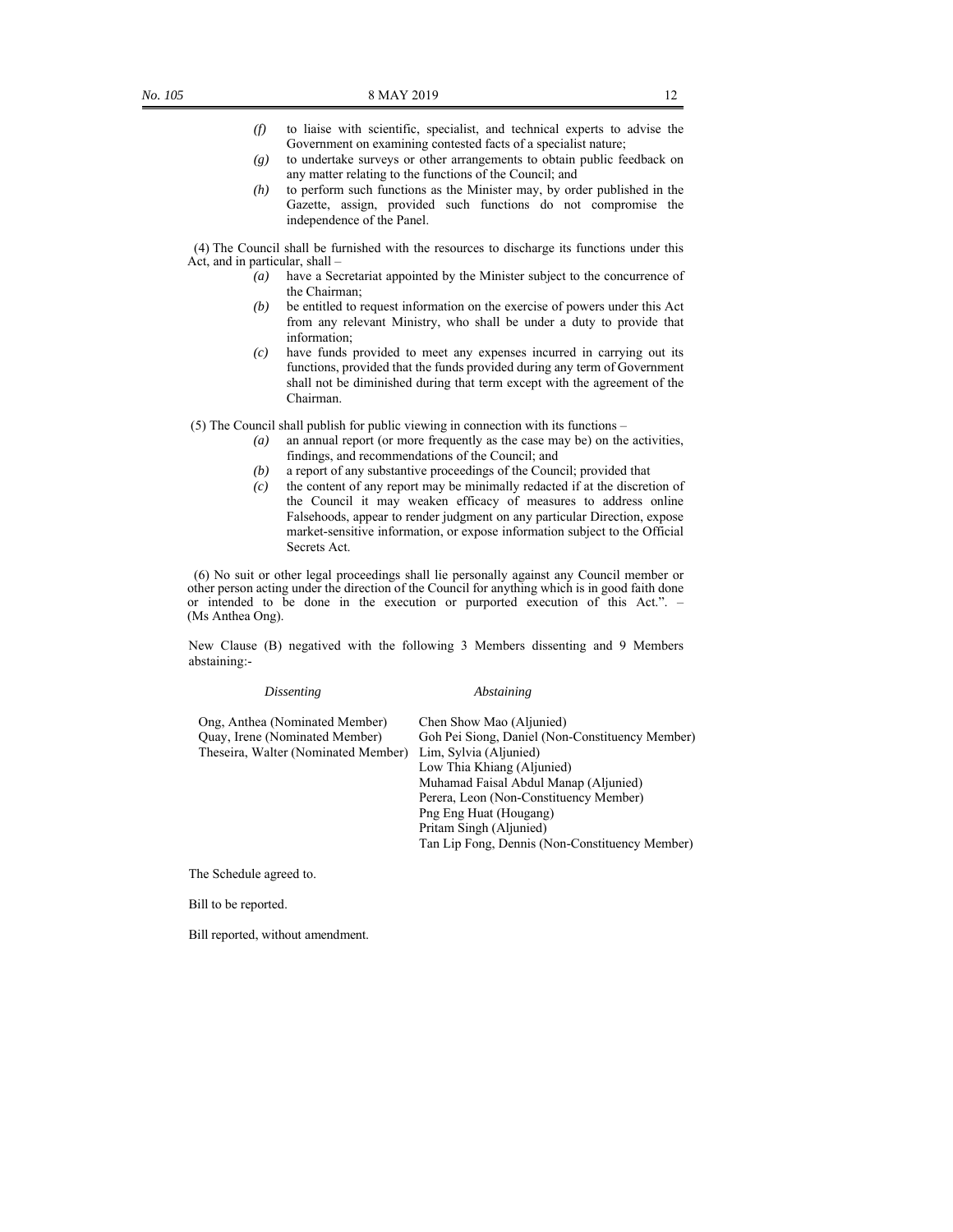Motion made and Question proposed, "That the Bill be now read a third time.". – (Minister for Law).

On Question put, a division was taken: Ayes 72, Noes 9, Abstentions 3.

 *Ayes Noes Abstentions* 

Amrin Amin Chen Show Mao Ong, Anthea<br>
Ang Hin Kee Goh Pei Siong, Daniel Ouay, Irene Goh Pei Siong, Daniel Ang Wei Neng Muhamad Faisal Abdul Manap Theseira, Walter Chan Wei Ling, Cheryl Lim, Sylvia Low Thia Khiang Chee Hong Tat Perera, Leon Cheng Li Hui Png Eng Huat Chia Shi-Lu Pritam Singh Chong, Charles Tan Lip Fong, Dennis Chong Kee Hiong Choo, Desmond Darryl David De Souza, Christopher Duraisamy, Arasu Foo Chee Keng, Cedric Gan Kim Yong Gan Thiam Poh Goh Chok Tong Heng Chee How Indranee Rajah Intan Azura Mokhtar Iswaran, S Janil Puthucheary Khaw Boon Wan Khor Lean Suan, Amy Kwek Hian Chuan, Henry Lam Pin Min Lee Bee Wah Lee Hsien Loong Lim Biow Chuan Lim Hng Kiang Lim Sun Sun Lim Swee Say Lim Wee Kiak Low Yen Ling Masagos Zulkifli B M M Mohamad Maliki Osman Mohamed Irshad Muhammad Faishal Ibrahim Murali Pillai Neo, Lily Ng Chee Meng Ng Eng Hen Ng Kok Kwang, Louis Ong Teng Koon Ong Ye Kung Pereira, Joan Phua Lay Peng, Denise Rahayu Mahzam Saktiandi Supaat